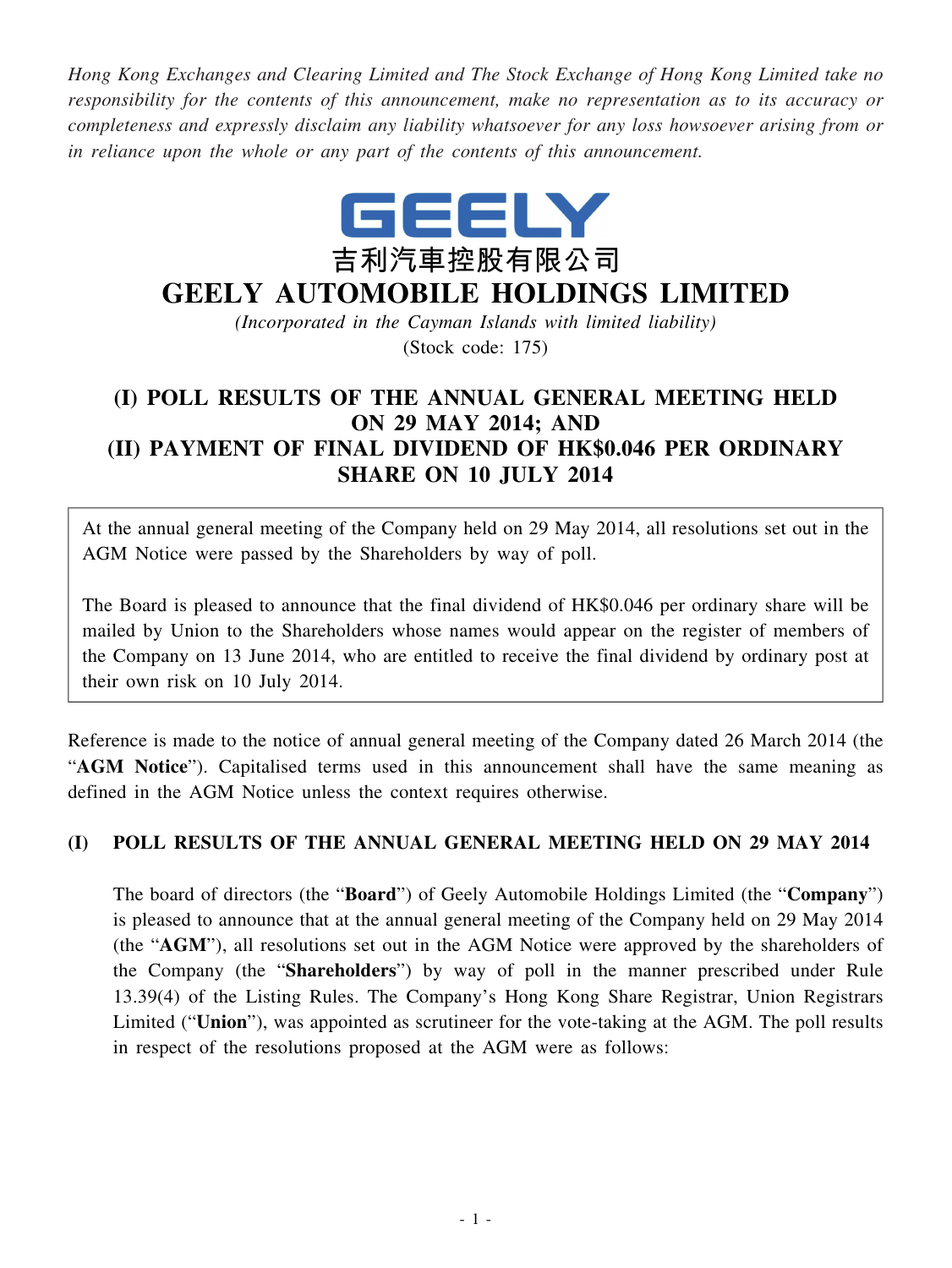|    |                                                                                                                                                   | Number of Votes $(\% )$      |                        |  |  |
|----|---------------------------------------------------------------------------------------------------------------------------------------------------|------------------------------|------------------------|--|--|
|    | <b>Ordinary Resolutions</b>                                                                                                                       | For                          | <b>Against</b>         |  |  |
| 1. | To receive and consider the report of the directors,<br>audited financial statements and auditors' report for<br>the year ended 31 December 2013. | 5,123,089,728<br>99.9998%    | 10,000<br>0.0002%      |  |  |
|    | As more than 50% of the votes were cast in favour of the resolution, the resolution was<br>duly passed as an ordinary resolution.                 |                              |                        |  |  |
| 2. | To declare a final dividend for the year ended 31<br>December 2013.                                                                               | 5, 125, 964, 728<br>99.9997% | 15,000<br>0.0003%      |  |  |
|    | As more than 50% of the votes were cast in favour of the resolution, the resolution was<br>duly passed as an ordinary resolution.                 |                              |                        |  |  |
| 3. | To re-elect Mr. Ang Siu Lun, Lawrence as an<br>executive director.                                                                                | 5, 121, 134, 647<br>99.9372% | 3,216,081<br>0.0628%   |  |  |
|    | As more than 50% of the votes were cast in favour of the resolution, the resolution was<br>duly passed as an ordinary resolution.                 |                              |                        |  |  |
| 4. | To re-elect Mr. Liu Jin Liang as an executive director.                                                                                           | 5, 121, 134, 647<br>99.9372% | 3,216,081<br>0.0628%   |  |  |
|    | As more than 50% of the votes were cast in favour of the resolution, the resolution was<br>duly passed as an ordinary resolution.                 |                              |                        |  |  |
| 5. | To re-elect Mr. Lee Cheuk Yin, Dannis as<br>an<br>independent non-executive director.                                                             | 4,753,017,649<br>92.7241%    | 372,962,079<br>7.2759% |  |  |
|    | As more than 50% of the votes were cast in favour of the resolution, the resolution was<br>duly passed as an ordinary resolution.                 |                              |                        |  |  |
| 6. | To re-elect Mr. Yeung Sau Hung, Alex as an<br>independent non-executive director.                                                                 | 4,754,646,649<br>92.7559%    | 371,333,079<br>7.2441% |  |  |
|    | As more than 50% of the votes were cast in favour of the resolution, the resolution was<br>duly passed as an ordinary resolution.                 |                              |                        |  |  |
| 7. | To re-elect Mr. Wang Yang as an independent non-<br>executive director.                                                                           | 5,125,969,663<br>99.9998%    | 10,054<br>0.0002%      |  |  |
|    | As more than 50% of the votes were cast in favour of the resolution, the resolution was<br>duly passed as an ordinary resolution.                 |                              |                        |  |  |
| 8. | To authorise the board of directors of the Company to<br>fix the remuneration of the directors.                                                   | 5,125,682,228<br>99.9992%    | 40,000<br>0.0008%      |  |  |
|    | As more than 50% of the votes were cast in favour of the resolution, the resolution was<br>duly passed as an ordinary resolution.                 |                              |                        |  |  |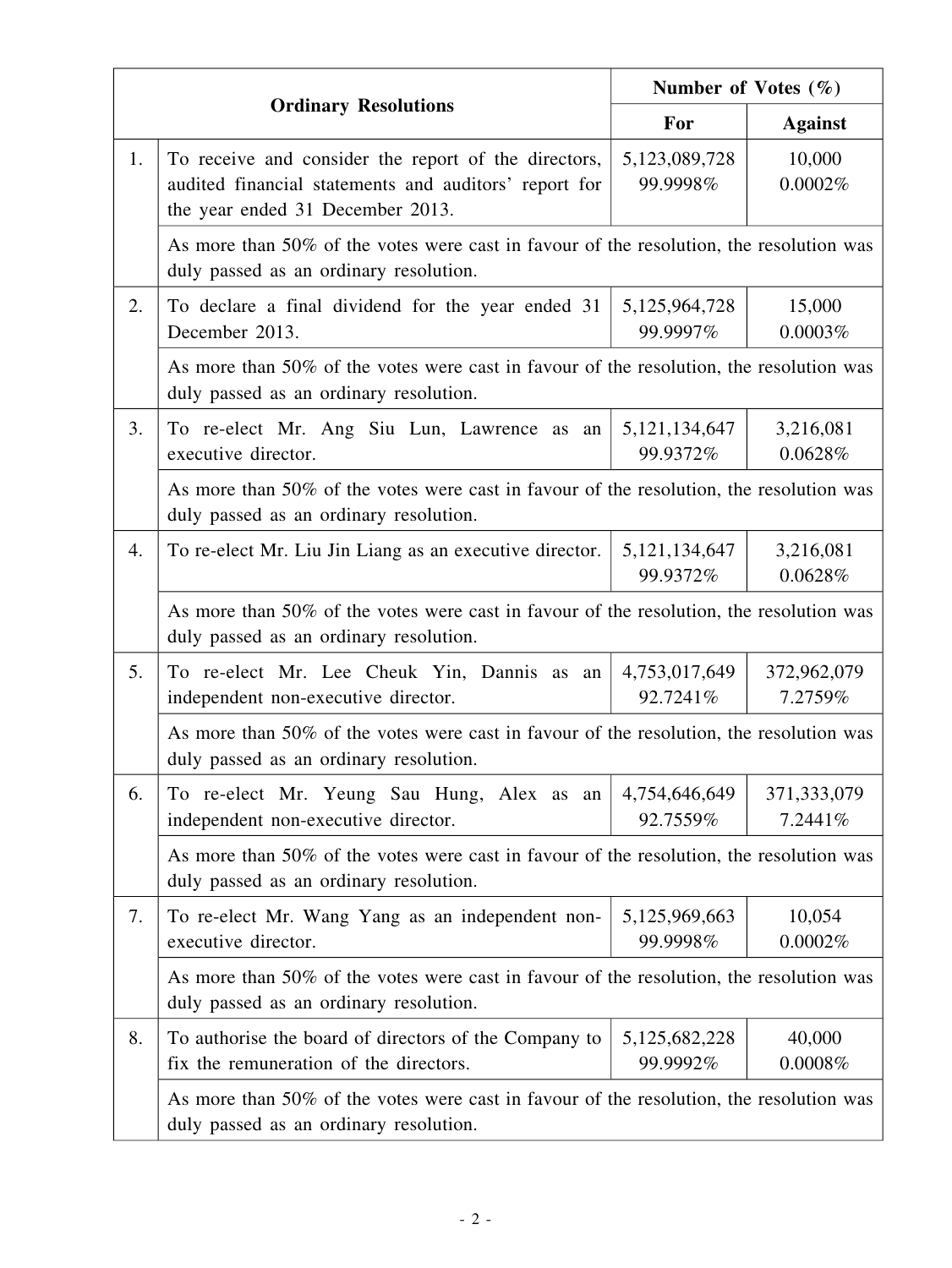|                             |                                                                                                                                                                          | Number of Votes $(\% )$      |                           |  |  |
|-----------------------------|--------------------------------------------------------------------------------------------------------------------------------------------------------------------------|------------------------------|---------------------------|--|--|
| <b>Ordinary Resolutions</b> |                                                                                                                                                                          | For                          | <b>Against</b>            |  |  |
| 9.                          | To re-appoint Grant Thornton Hong Kong Limited as<br>the auditors of the Company and to authorise the<br>board of directors of the Company to fix their<br>remuneration. | 5,125,939,728<br>99.9992%    | 40,000<br>0.0008%         |  |  |
|                             | As more than 50% of the votes were cast in favour of the resolution, the resolution was<br>duly passed as an ordinary resolution.                                        |                              |                           |  |  |
| 10.                         | To grant a general mandate to the directors to<br>repurchase the Company's shares.                                                                                       | 5, 125, 712, 228<br>99.9998% | 10,000<br>0.0002%         |  |  |
|                             | As more than 50% of the votes were cast in favour of the resolution, the resolution was<br>duly passed as an ordinary resolution.                                        |                              |                           |  |  |
| 11.                         | To grant a general mandate to the directors to issue,<br>allot and otherwise deal with the Company's shares.                                                             | 4,028,604,681<br>78.5913%    | 1,097,411,047<br>21.4087% |  |  |
|                             | As more than 50% of the votes were cast in favour of the resolution, the resolution was<br>duly passed as an ordinary resolution.                                        |                              |                           |  |  |
| 12.                         | To extend the general mandate to allot and issue new<br>shares.                                                                                                          | 4,028,123,434<br>78.6737%    | 1,091,917,294<br>21.3263% |  |  |
|                             | As more than 50% of the votes were cast in favour of the resolution, the resolution was<br>duly passed as an ordinary resolution.                                        |                              |                           |  |  |

As at the date of the AGM, the issued number of shares of the Company was 8,801,446,540, which was the total number of shares entitling the holders to attend and vote for or against all other resolutions at the AGM. There were no shares of holders are required under the Listing Rules to abstain from voting for any resolution at the AGM. There were no shares entitling the holder to attend and vote only against any resolution at the AGM.